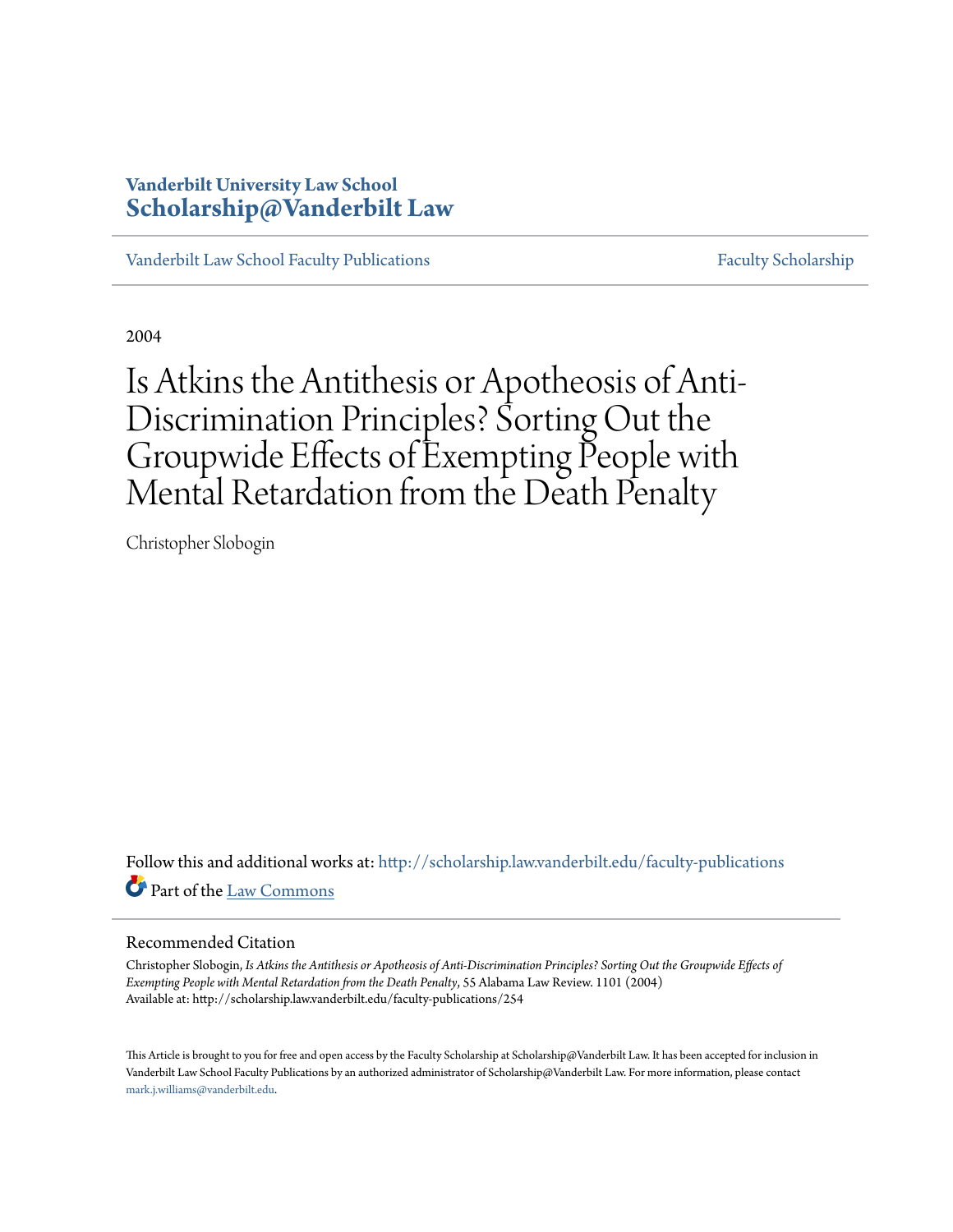# Is *ATKINS* THE ANTITHESIS OR APOTHEOSIS OF ANTI-DISCRIMINATION PRINCIPLES?: SORTING OUT THE GROUPWIDE EFFECTS OF EXEMPTING PEOPLE WITH MENTAL RETARDATION FROM THE DEATH PENALTY

## *Christopher Slobogin\**

In *Atkins v. Virginia,'* the U.S. Supreme Court held that people with mental retardation may not be executed.<sup>2</sup> Many advocates for people with disability cheered the decision, because it provides a group of disabled people with protection from the harshest punishment imposed by our society. But other disability advocates were dismayed by *Atkins,* not because they are fans of the death penalty, but because they believe that declaring disabled people ineligible for a punishment that is accorded all others denigrates disabled people as something less than human. If people with disability are to be treated equally, these dissenters suggest, they should be treated equally in all areas of the law, including capital sentencing.

This brief piece explores these two views of *Atkins* more fully. My conclusion is that, while *Atkins* is neither the apotheosis nor the antithesis of anti-discrimination principles, overall *Atkins* is good for the disability rights movement and for disabled people. After describing the *Atkins* decision and its critics, I explain why those who believe *Atkins* stigmatizes people with disability are wrong.

### *I.* ATKINS **AND ITS** CRITICS

*Atkins* held that execution of people with retardation violates the Constitution, specifically the Eighth Amendment's ban on cruel and unusual punishment.<sup>3</sup> Justice Stevens' opinion for the Court gave essentially two rationales for this result. First, as it has in all of its Eighth Amendment cases involving the death penalty, the Court looked at the degree of national support for the practice in question.<sup>4</sup> It found that 18 of the  $36$  states with the death

Stephen C. O'Connell Professor of Law, University of Florida Levin College of Law. This article is based on a presentation at The University of Alabama School of Law, Equality and Difference: A Symposium on American Disability Law and the Civil Rights Model (Nov. 7, 2003).

<sup>1.</sup> 536 U.S. 304 (2002).

<sup>2.</sup> Id. at 321.

<sup>3.</sup> **Id.**

<sup>4.</sup> Id. at 313-16.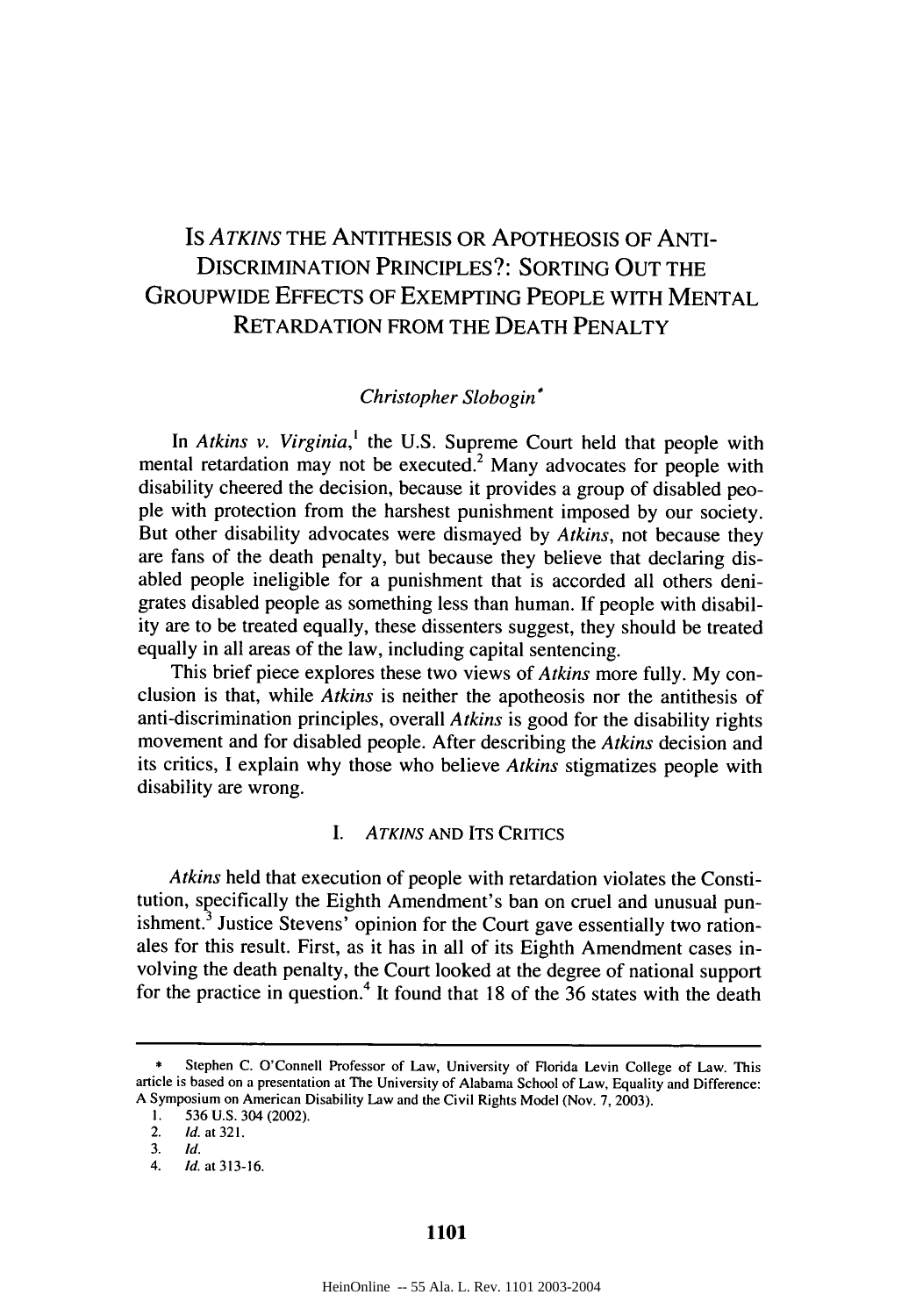penalty enforced a prohibition on execution of people with retardation,<sup>5</sup> and that even those states which had no such prohibition rarely executed them.<sup>6</sup> Justice Stevens also pointed to the statements of various national and international organizations and to national polls as evidence of professional and popular opinion favoring the ban.<sup>7</sup>

In addition to these so-called "objective" measures of consensus, the Court carried out its own "independent evaluation" of the propriety of executing people with retardation.<sup>8</sup> It reasoned that because of their significant impairments in cognition, judgment, and volition, people with mental retardation who commit murder are both less culpable and less deterrable than most murderers. 9 And as Justice Stevens stated, **"If** the culpability of the average murderer is insufficient to justify the most extreme sanction available to the State, the lesser culpability of the mentally retarded offender surely does not merit that form of retribution."<sup>10</sup>

Justice Scalia wrote a scathing dissent. With respect to the first rationale, he noted that the legislative support for the majority's holdingamounting to 47% of those states with the death penalty—was trivial compared to the type of consensus usually demanded **by** the Court in the Eighth Amendment context.<sup>11</sup> And cross-referencing to Chief Justice Rehnquist's opinion challenging the methodology of surveys, 12 Scalia dismissed as **"fee**ble" the majority's efforts to find consensus by reference to organizational and popular opinion. $^{13}$ 

<sup>5.</sup> *Id.* at 313-15 (also stating that a mere fourteen years earlier, only two states had such a prohibition). The stunning change is attributable in large part to disability rights advocates such as James Ellis.

<sup>6.</sup> **Id.** at 316.

<sup>7.</sup> **Id.** at **316** n.21.

<sup>8.</sup> **Id.** at 317-21.

<sup>9.</sup> *Id.* at 318-20 (stating that because people with retardation have "diminished capacities to understand and process information, to communicate, to abstract from mistakes and learn from experience, to engage in logical reasoning, to control impulses, and to understand the reactions of others[,]" their execution does not "measurably contribute[]" to either the retributive or deterrence goal of capital punishment).

<sup>10.</sup> *Id.* at 319. A third rationale given by the majority for its decision in *Atkins* was the greater likelihood that people with retardation will confess falsely and provide inadequate assistance to trial and sentencing counsel. *Id.* at 320. This rationale, however, amounts to an attack on all criminal prosecutions of people with retardation, not just capital prosecutions.

*<sup>11.</sup> Id.* at 343 (Scalia, J., dissenting). In most of the Court's cases finding an Eighth Amendment violation, every state, or virtually every state, had already banned the practice, whether it was execution of incompetent individuals or execution for committing rape. *See* Ford v. Wainwright, 477 U.S. 399, 410 (1986); Coker v. Georgia, 433 U.S. 584, 592 (1977). Prior to *Atkins,* the lowest degree of consensus in a case finding a violation of the Eighth Amendment had been 78%. *See* Enmund v. Florida, 458 U.S. 782, 789 (1982) (noting that 28 out of 36 death penalty states prohibited the death penalty for a robbery in which an accomplice took a life). In contrast, in two cases where the percentage of death penalty states prohibiting a particular type of execution was only 30% and 42%, respectively, the Court refused to find the death penalty cruel and unusual. *See also* Tison v. Arizona, 481 U.S. 137, 154 (1987) (noting that **II** of 37 death penalty states prohibited execution of those who participated in a felony with reckless indifference to life); Stanford v. Kentucky, 492 U.S. 361, 372 (1989) (citing that 15 out of 36 states prohibited capital punishment of 16 year-old murderers).

<sup>12.</sup> *Atkins,* 536 U.S. at 321-336 (Rehnquist, C.J., dissenting).

<sup>13.</sup> *Id.* at 347 (Scalia, J., dissenting).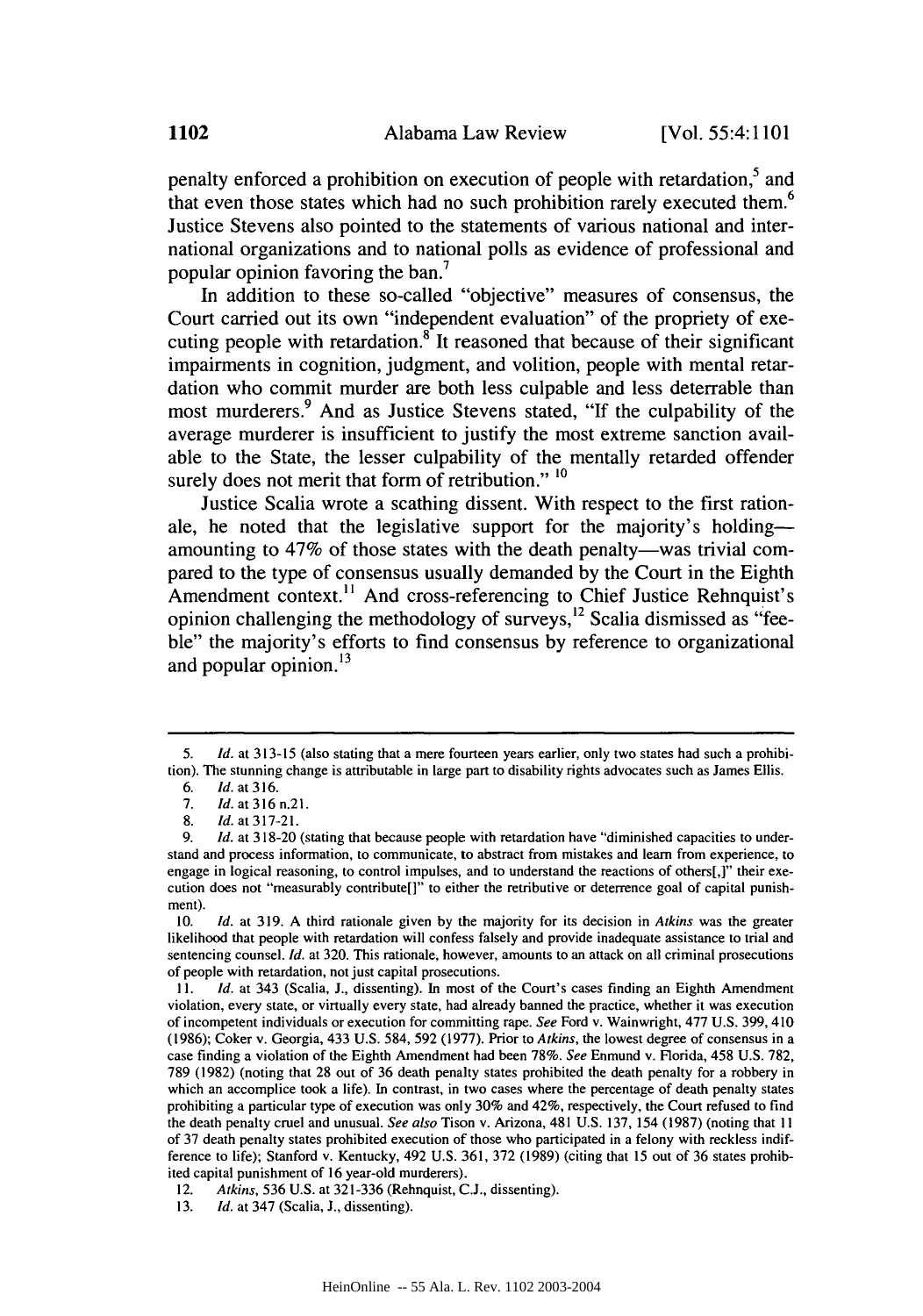Scalia was even more bothered by the Court's "independent evaluation." His main concern was that this part of the majority's opinion was untethered to any objective considerations, and thus smacked of "pretension" and "arrogance."<sup> $14$ </sup> More relevant to the topic of this article, he also argued that categorical exemptions based on assessments of relative culpability and deterrability do not work in an individualized sentencing context like the one the Court has tried to create in the death penalty setting.<sup>15</sup> As he put it,

Surely culpability, and deservedness of the most severe retribution, depends not merely (if at all) upon the mental capacity of the criminal (above the level where he is able to distinguish right from wrong) but also upon the depravity of the crime--which is precisely why this sort of question has traditionally been thought answerable not by a categorical rule of the sort the Court today imposes upon all trials, but rather by the sentencer's weighing of the circumstances (both degree of retardation and depravity of crime) in the particular case. **<sup>16</sup>**

More specifically addressing the majority's assertions about the average murderer, he asked "what scientific analysis can possibly show that a mildly retarded individual who commits an exquisite torture-killing is 'no more culpable' than the 'average' murderer in a holdup-gone-wrong or a domestic dispute?"<sup>17</sup>

Although Scalia's opinion does not directly advance it, there is a third, related criticism of the majority opinion in *Atkins--one* voiced by disability rights advocates. Probably the best statement of this criticism comes from Donald Bersoff, a well-known champion of disability rights whose views need to be taken seriously.<sup>18</sup> In a recent *Law & Human Behavior* article, he put forward two complaints about the stigmatizing impact of *Atkins*.<sup>19</sup> First, he wrote, it mischaracterizes the capacities of people with mental retardation.<sup>20</sup> As he put it, "[a]s important as it is to protect those who cannot pro-

20. *Id.* at 568.

<sup>14.</sup> **Id.** at 348.

<sup>15.</sup> See, e.g., Woodson v. North Carolina, 428 U.S. 280, 303 (1976) (requiring "particularized consideration of relevant aspects of the character and record of each convicted defendant before the imposition upon him of a sentence of death")

<sup>16.</sup> Atkins, 536 U.S. at 350-5 **1.**

<sup>17.</sup> **Id.** at 350.

<sup>18.</sup> Bersoff, who is a Professor of Law Emeritus at Villanova Law School, has published on a wide array of topics in mental health law, once partnered with Bruce Ennis and the Mental Health Law Project, and has served as General Counsel to the American Psychological Association.

<sup>19.</sup> Donald N. Bersoff, Some Contrarian Concerns About Law, Psychology, and Public Policy, 26 LAW & **HUM.** BEHAv. 565, 568-69 (2002). Bersoff emphasizes that, despite his complaints, he remains "adamantly opposed to the death penalty for anyone." Id. at 568. However, he believes that "Justice Scalia's particularized approach is, in the long run, more protective of the rights of people with mental retardation." **Id.** at 569 n.2.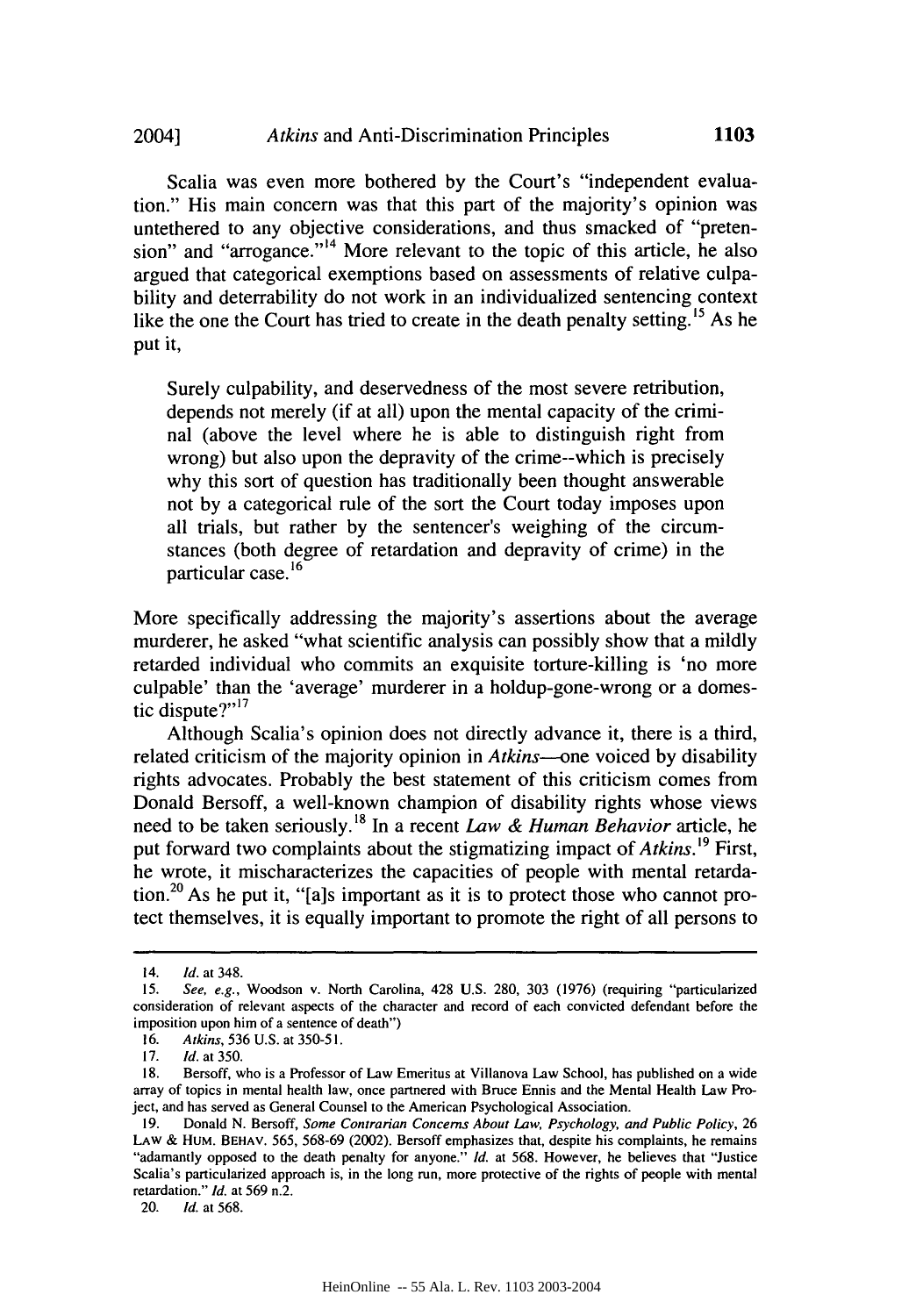make their own choices and, as a corollary, to be accountable for those choices.",21 Echoing Justice Scalia, he then stated, "It is simply untrue that no person with mental retardation is incapable of carrying out a horrible murder with the requisite [degree of] intent or foresight."<sup>22</sup> Secondly, Professor Bersoff suggested that *Atkins* may even lead to a retraction of the rights and privileges that people with disability currently possess. He asserted,

If we accept the concept of blanket incapacity [which *Atkins* endorses], we relegate people with retardation to second class citizenship, potentially permitting the State to abrogate the exercise of such fundamental interests as the right to marry, to have and rear one's children, to vote, or such everyday entitlements as entering into contracts or making a will. $^{23}$ 

#### II. WHY *ATKINS* DOES NOT STIGMATIZE

If true, Professor Bersoff s objections to the *Atkins* majority's "independent evaluation" are potent.<sup>24</sup> I think that his objections are off-base, however. Indeed, I have argued in a recent article that *Atkins* is not only a good decision, but that it should be expanded to prohibit execution of people who were seriously mentally ill at the time of the offense.<sup>25</sup> My disagreement with Professor Bersoff can be stated succinctly.

With respect to the mischaracterization issue, it is true, as both Justice Scalia and Professor Bersoff state, that some people with serious mental disability can commit murder with intent and even foresight. I also have doubts about the *Atkins* majority's statement that *no* mentally retarded person who murders is as culpable or deterrable as the average murderer<sup>26</sup> (and am especially leery of the lesser deterrability assertion, given the evidence that *most* criminals pay little attention to criminal prohibitions).<sup>27</sup> Nevertheless, I think it is clear that *no murderer whose retardation or psychosis contributes to the crime is as culpable as the rare murderer who should be put to death.* If we are to have the death penalty, only the most depraved indi-

<sup>21.</sup> *Id.*

<sup>22.</sup> Id.

<sup>23.</sup> **Id.**

<sup>24.</sup> **1** express no opinion here about the debate over the "objective" analysis of national consensus.

<sup>25.</sup> Christopher Slobogin, *What Atkins Could* Mean for People with *Mental Illness,* 33 N.M. L. REV. 293 (2003).

<sup>26.</sup> Atkins v. Virginia, 536 U.S. 304, 319 (2002).

<sup>27.</sup> *See generally* Paul H. Robinson & John M. Darley, *The Utility of Desert,* 91 Nw. U. L. REV. 453, 458-64 (1997) (describing reasons why most criminals are not deterred by criminal prohibitions). I have tried to develop a definition of "true" undeterrability, which would apply only to a very narrow group composed primarily of seriously disabled people and individuals who would knowingly choose crime over freedom. Christopher Slobogin, *A Jurisprudence of Dangerousness,* 98 Nw. U. L. REV. I, 40-46 (2003).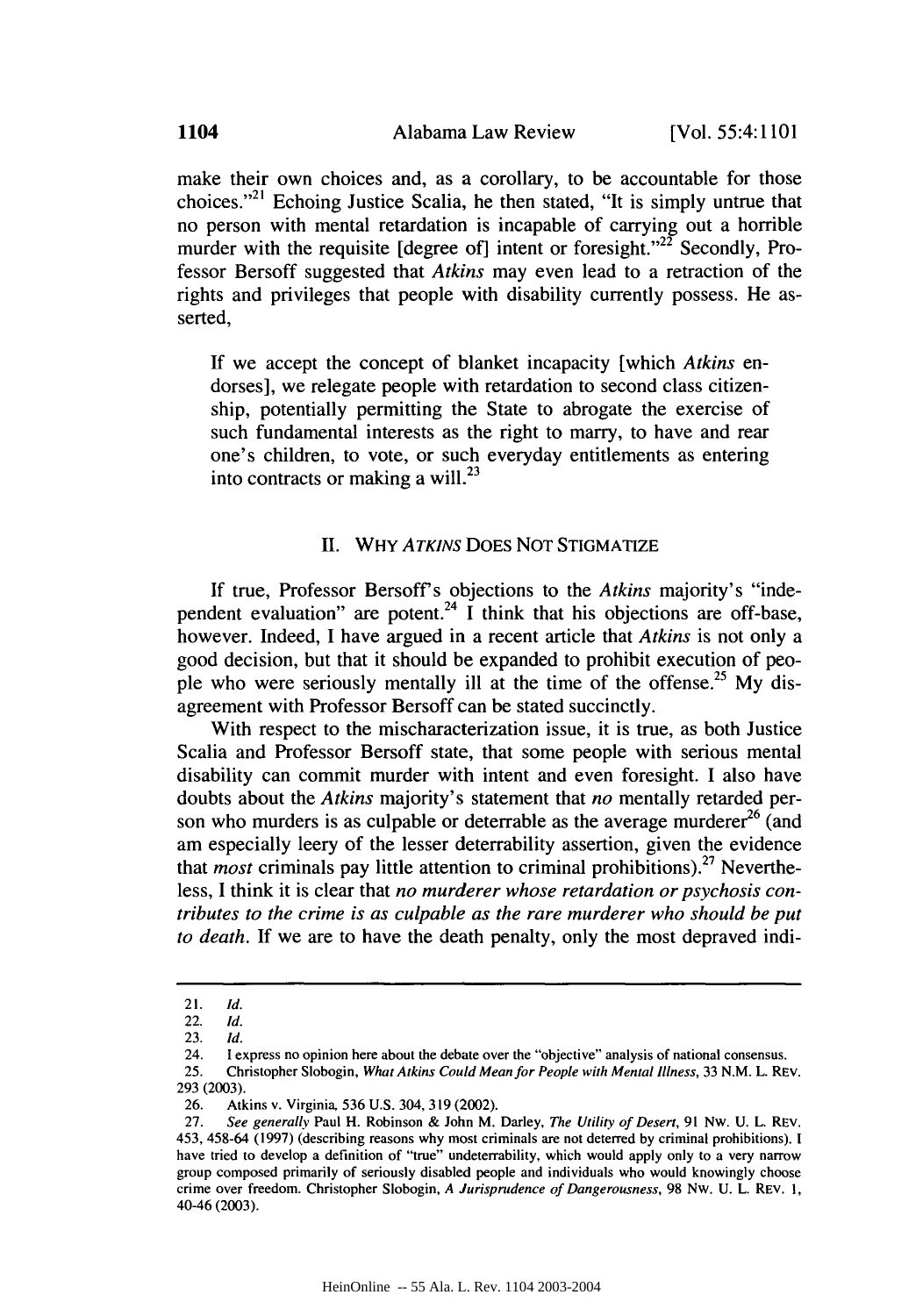viduals should be executed, as the Court has said over and over again.<sup>28</sup> No person with serious disability is that depraved.

But what about Justice Scalia's mentally retarded torturer? Or someone like John Penry, who had an **IQ** in the 60s, but who cased the residence of his victim to make sure she was alone, forced his way in when she grew suspicious of his repairman story, and stabbed her after deciding she might tell the police about the rape?<sup>29</sup> Or someone like Renard Atkins, a mildly retarded individual who, along with another individual, abducted his victim, forced him to withdraw money from an ATM, then took him to a deserted area and shot him eight times?<sup>30</sup> These people intended, and even premeditated their crimes, knowing that they were wrong in doing so.

It can be assumed that all of these offenders were legally sane at the time of their crime. Because of their retardation, however, people like Scalia's torturer, Penry, and Atkins lack the full appreciation of wrongfulness that less disabled people have and that should be required before we can execute someone.<sup>31</sup> While there is not necessarily a directly inverse relationship between intellectual vulnerability and evil, or between madness and badness, the criminal law has long acknowledged that mental and emotional problems compromise the cognitive and volitional capacities that are equated with blameworthiness. 32 As recognized most explicitly **by** the California Supreme Court in the 1960s, culpability is diminished **by** an inability

30. Atkins, 536 U.S. at 338 (Scalia, J., dissenting).

31. Consider these statements by the American Association on Mental Retardation (quoted by Justice Brennan in Penry):

"Every individual who has mental retardation"--irrespective of his or her precise capacities or experiences--has "a substantial disability in cognitive ability and adaptive behavior." This is true even of the "highest functioning individuals in the 'mild' retardation category," and of course of those like Penry whose cognitive and behavioral disabilities place them on the borderline between mild and moderate retardation. Among the mentally retarded, "reduced ability is found in every dimension of the individual's functioning, including his language, communication, memory, attention, ability to control impulsivity, moral development, self-concept, self-perception, suggestibility, knowledge of basic information, and general motivation."

Penry v. Lynaugh, 492 U.S. 302, 345 (1989) (Brennan, J., concurring in part and dissenting in part) (quoting brief of American Association on Mental Retardation) (citations omitted). See also C. Benjamin Crisman & Rockne **J.** Chickinell, The Mentally Retarded Offender in Omaha-Douglas County, *8* **CREIGHTON** L. REV. 622, 646 (1975) (stating that although mentally retarded persons "may be able to distinguish right from wrong in the abstract," they have difficulty "applying ... abstract concepts to specific factual settings"); James W. Ellis & Ruth A. Luckasson, Mentally Retarded Criminal Defendants, 53 GEO. WASH. L. REV. 414, 441 (1985).

32. The insanity, diminished capacity, and diminished responsibility defenses are all examples of this. More to the point, every death penalty statute explicitly or implicitly stipulates that mental disorder at the time of the offense be considered as a possible mitigating circumstance. See Ellen Fels Berkman, Mental Illness As an Aggravating Circumstance in Capital *Sentencing,* 89 COLUM. L. REV. 291, 296-98 (1989). See generall, GARY **MELTON ET AL., PSYCHOLOGICAL EVALUATIONS** FOR THE **COURTS: A** HANDBOOK FOR **MENTAL** HEALTH **PROFESSIONALS AND** LAWYERS 190-208 (2d ed. 1997).

<sup>28.</sup> See, e.g., Godfrey v. Georgia, 446 U.S. 420, 433 (1980) (setting aside a death sentence because the crime did not reflect "a consciousness materially more 'depraved' than that of any person guilty of murder"). See generally Zant v. Stephens, 462 U.S. 862, 876-77 (1983) (speaking of the "fundamental requirement that **...** an aggravating circumstance... genuinely narrow the class of persons eligible for the death penalty and **...** reasonably justify the imposition of a more severe sentence on the defendant compared to others found guilty of murder").

<sup>29.</sup> Respondent's Brief at 2, Penry v. Johnson, 532 U.S. 782 (2001) (No. 00-6677).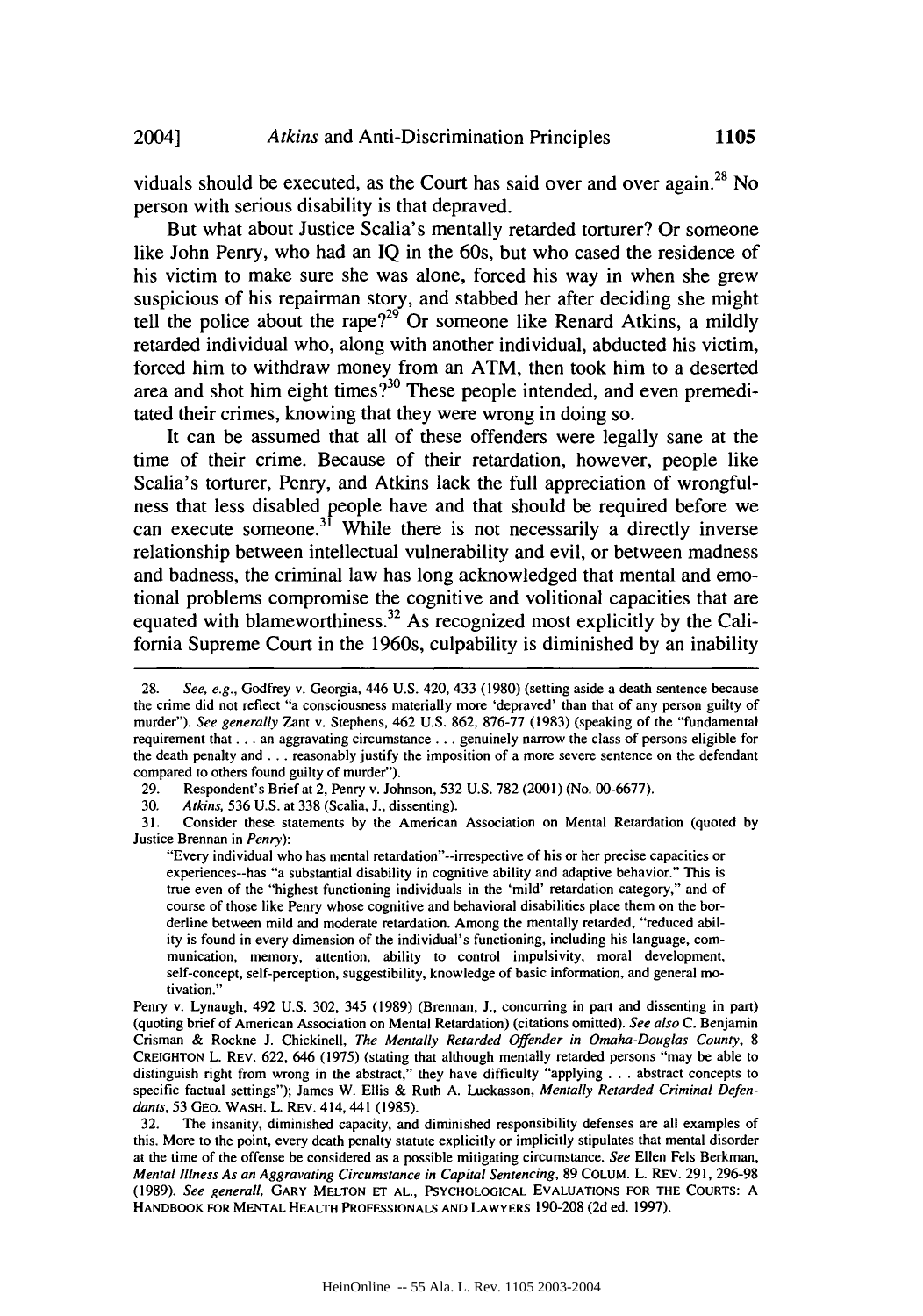to "maturely and meaningfully reflect upon the gravity of [the] contemplated act."<sup>33</sup> People with retardation, by definition, are compromised in that ability. According to the latest edition of the *American Psychiatric Association's Diagnostic and Statistical Manual,* even people with "mild" mental retardation at most can develop academic skills up to approximately the sixth-grade level, amounting to the maturity of a twelve year-old.<sup>34</sup> By exempting this whole category of people from its purview, *Atkins* constitutionalized the idea that the death penalty may only be imposed on people who are particularly culpable.

Of course, many people would not draw the line where the *Atkins* majority did. For instance, three separate juries found that Penry was depraved enough to warrant the death penalty.<sup>35</sup> *Atkins*, in essence, held that those juries were wrong in defining depravity so broadly. It also implicitly rejected Justice Scalia's position that the brutality of a murder by itself, regardless of the associated mental state, can make a sane person sufficiently "depraved."

Most importantly for present purposes, *Atkins's* holding (as distinguished, perhaps, from some of its language about the average murderer) does not mischaracterize the capacities of people with disability in the way Professor Bersoff suggests. *Atkins* does not say that people with retardation are incapable of committing crime with intent or foresight. Nor, of course, does it say that murderers with serious disability should not be held accountable for their choices, as they still can be given life sentences. All *Atkins* says is that people with retardation, even those who commit a "horrible" murder, can never be as evil as the most evil murderers in our society (and thus that the ultimate punishment may not be imposed on them).

For related reasons, I also disagree with Professor Bersoff's claim that *Atkins* will encourage use of categorical disability-based exemptions in the civil rights setting. While people with serious disability never deserve the death penalty, it is an empirical fact, demonstrated by research examining both people with significant mental illness and mental retardation, $36$  that even very disabled people can be competent to make treatment decisions and engage in other decision-making tasks. Nothing in *Atkins* can be used to contest that fact, not even its (possibly erroneous) statement that people

<sup>33.</sup> People v. Wolff, 394 P.2d 959, 975 (1964) (emphasis omitted).

<sup>34.</sup> **AMERICAN** PSYCHIATRIC **ASSOCIATION, DIAGNOSTIC AND STATISTICAL MANUAL** OF **MENTAL** DISORDERS 43 (4th ed.-revised 2000).

<sup>35.</sup> An account of Penry's first two death sentences, both of which were overturned by the Supreme Court, is found at *Penry v. Johnson,* 261 F.3d 541 (5th Cir. 2001). Penry was retried and resentenced to death a third time, prior to *Atkins.* Penry v. Coker, No. 15918-04, 2003 WL 21401978, at \*1 (Tex. Crim. App. June 18, 2000).

<sup>36.</sup> Thomas Grisso & Paul Appelbaum, *Abilities of Patients to Consent to Psychiatric and Medical Treatments,* 19 LAW & HUM BEHAV. 149, 171 (1995) (finding that nearly one-half of the schizophrenia group performed in the "adequate" range across all decision-making measures, and that a significant portion performed at or above the mean for persons without mental illness); **MELTON** ET **AL.,** *supra* note 32, at 144 (reporting research finding that many people with mental retardation are competent to stand trial, whether measured psychometrically, or judicially).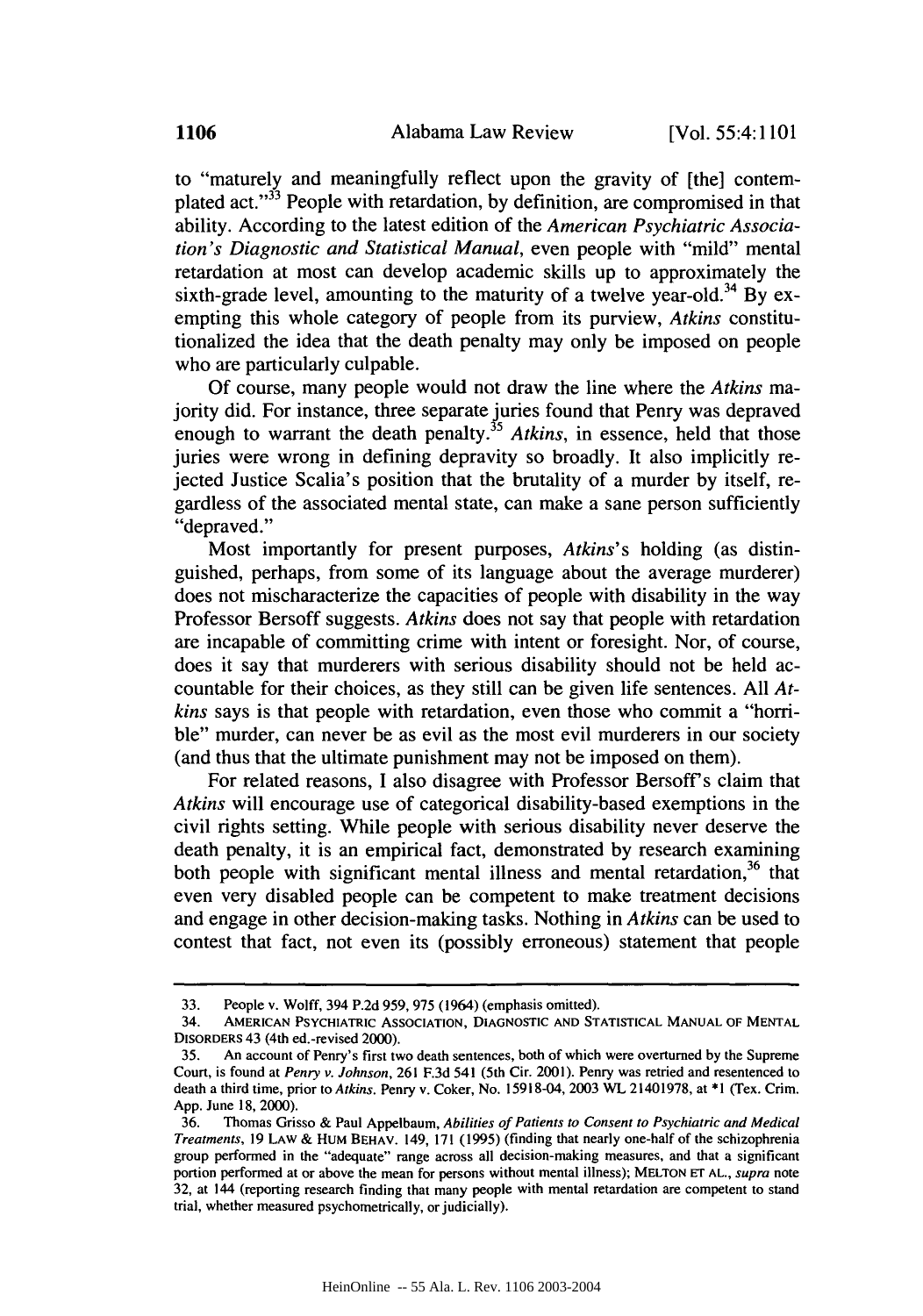with retardation cannot be as culpable or deterrable as the average murderer.<sup>37</sup> The inquiry in the civil setting is not whether the disabled person is "average," but whether the person meets a minimum level of competence.<sup>38</sup> In other words, even a person whose capacities are "below average" can, under the law, contract, marry, vote, and so on.<sup>39</sup> Thus, neither the holding *nor* the unnecessarily broad language of *Atkins* sabotages these types of laws.

**If** *Atkins* does anything in terms of stigma, it de-stigmatizes people with mental disability. Research clearly shows that, despite the fact that offenders with serious disorders are no more likely to reoffend than the general offender population,<sup>40</sup> the public tends to equate mental disorder with dangerousness. $^{41}$  Capital sentencing juries are not immune from this misperception, with the result that they often treat mental disorder not as a mitigating circumstance (as the law requires)<sup>42</sup> but as an *aggravating* circumstance supporting imposition of the death penalty. <sup>43</sup>*Atkins* can and should be interpreted to mean that this equation of disorder with danger is wrong. Its message should be: we cannot execute people (or do anything else to them) simply because we are irrationally scared of them.

<sup>37.</sup> Atkins v. Virginia, 536 U.S. 304, 319-20 (2002).

**<sup>38.</sup>** See, e.g., **UNIF.** PROBATE **CODE** § **5-101** (amended 1982 and 1989), which permits an incompetency finding for a person with mental disability only if he or she "lacks sufficient understanding or capacity to make or communicate responsible decisions concerning his person.

<sup>39.</sup> However, I disagree with Steven Schwartz's suggestion, in his talk for this Symposium, that all people with disability should be considered competent. Steven J. Schwartz, Disabling Protections, Preferential Rights and a Vision of Equality, presented at The University of Alabama School of Law, Equality and Difference: A Symposium on American Disability Law and the Civil Rights Model (Nov. 7, 2003). Permitting a person with an IQ of 40 to sign a contract, for instance, makes a mockery of the idea of autonomy, and presumably would occur only if the person were told to do so, in good faith or bad, a paternalistic outcome which a disability rights advocate such as Schwartz would presumably find repugnant.

<sup>40.</sup> See James Bonta et al., The Prediction of Criminal and Violent Recidivism Among Mentally Disordered Offenders: A Meta Analysis, 123 PSYCHOL. **BULL.** 123 (1988) (meta-analysis finding that the major predictors of recidivism were the same for mentally disordered offenders as for non-disordered offenders, and that psychopathology should be de-emphasized as a predictor).

<sup>41.</sup> See, e.g., Bernice A. Pescosolido et al., The Public's View of the Competence, Dangerousness, and Need for Legal Coercion of Persons with Mental Health Problems, 89 AM. **J.** PUB. HEALTH 1339, 1341 (1999) (reporting that 17% of a random sample of citizens felt that a "troubled person" was "very likely" or "somewhat likely" to be violent, 33.3% said the same of the depressed person, and 60% said the same of a person with schizophrenia).

<sup>42.</sup> See Berkman, supra note 32, at 296-98.

<sup>43.</sup> The empirical evidence for this assertion, which is very strong, is collected in Christopher Slobogin, Mental Illness and the Death Penalty, 24 **MENTAL** & PHYSICAL DISABILITY **L. REP. 667,** 669-70 (2000).